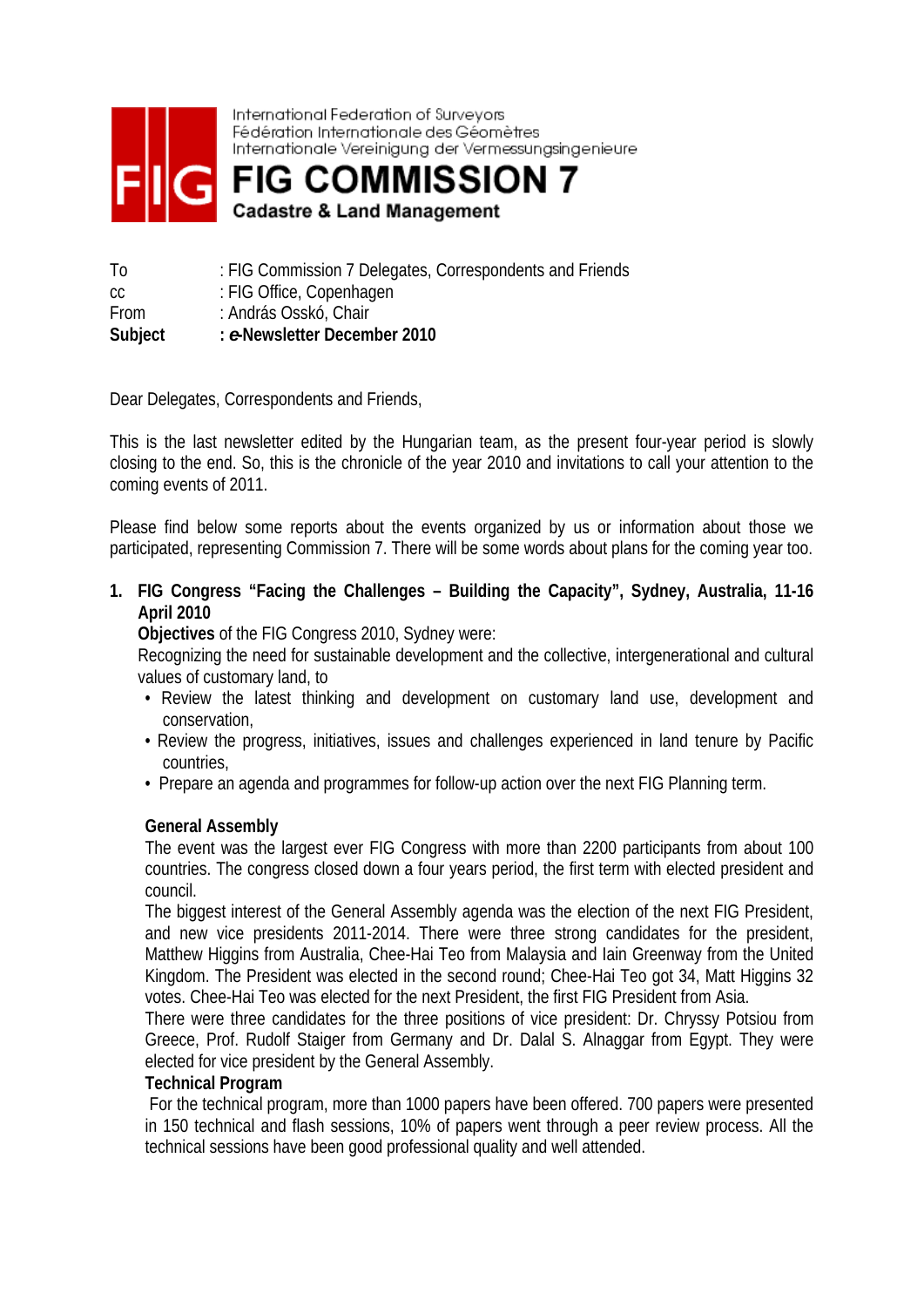## **Commission 7 contribution**

Following the tradition Commission 7 played a significant role in the technical program in Sydney. About 200 papers have been offered, 124 only for Commission 7 and 83 joint commission sessions.

There were 21 pure Commission 7 technical sessions, 14 joint sessions with commission 2, 3, 5, 8, 9, 2 Francophone sessions, 8 flash sessions. Commission 7 appointed chairs and rapporteurs of the technical sessions.

Thanks a lot again for Commission 7 delegates, speakers for their hard works and contribution.

#### **Volcano**

The congress was a success but the European participants couldn't return home in time because of the ash cloud in Europe caused by the volcano in Iceland. The majority of Air Companies haven't been very co-operative but finally everybody returned home safely after 5-10 days.

## **2. Commission 7 Annual Meeting and Open Symposium on "Digital Cadastral Map", 6-10 September 2010 Karlovy Vary, Czech Republic**

The Annual Meeting held in Karlovy Vary was the last occasion for the Hungarian team to meet the delegates, correspondents and friends personally in the 2007-2010 period of the Hungarian Chairmanship of the Commission 7. So we have prepared an unusually detailed report on this very useful and enjoyable event.

This Annual Meeting of 2010 was an extraordinary success in the life of our Commission – due to the good cooperation between the Hungarian team and the excellent and enthusiastic local organizers of the Czech Union of Surveyors and Cartographers: 57 delegates attended the meeting from 32 countries of the world. Countries that have never attended, this occasion sent their delegates: this was the first occasion to welcome experts from Cyprus, Eritrea and Japan at a meeting of Commission 7. This high number of the participants and the interest expressed towards the meeting showed again that cadastre and land administration have been playing more and more significant role in every corner of the world as the most important infrastructure helping the economic growth and sustainable development.

During five days of the Annual Meeting we heard detailed reports both on the activity of FIG and Commission 7, about the latest professional achievements all over the world, including the new developments of information systems supporting the land administration services.

**First day:** presentations about the Czech cadastre and land registration system, its history and its role in the higher education. Later about FIG and FIG Commission 7 activities in the past four-year period, together with the reports by Chairs of Working Groups 1, 2 and 3. The representative of Bentley Systems Inc. held a remarkable presentation about the technical background and experiments of his firm with 3D cadastre. Prof. Ian Williamson (University of Melbourne, Australia) as co-author introduced the newly published book "*Land Administration for Sustainable Development*".

Second day: The opportunities of applying open source software and the results of a questionnaire internationally distributed on the management of State and public lands were discussed. There were presentations on the current status of cadastral and land administration systems of Azerbaijan, Belgium, Cyprus, Denmark, France, Germany, Hong Kong, Italy, Malaysia, Norway, Poland, Slovenia, South-Korea and Sweden.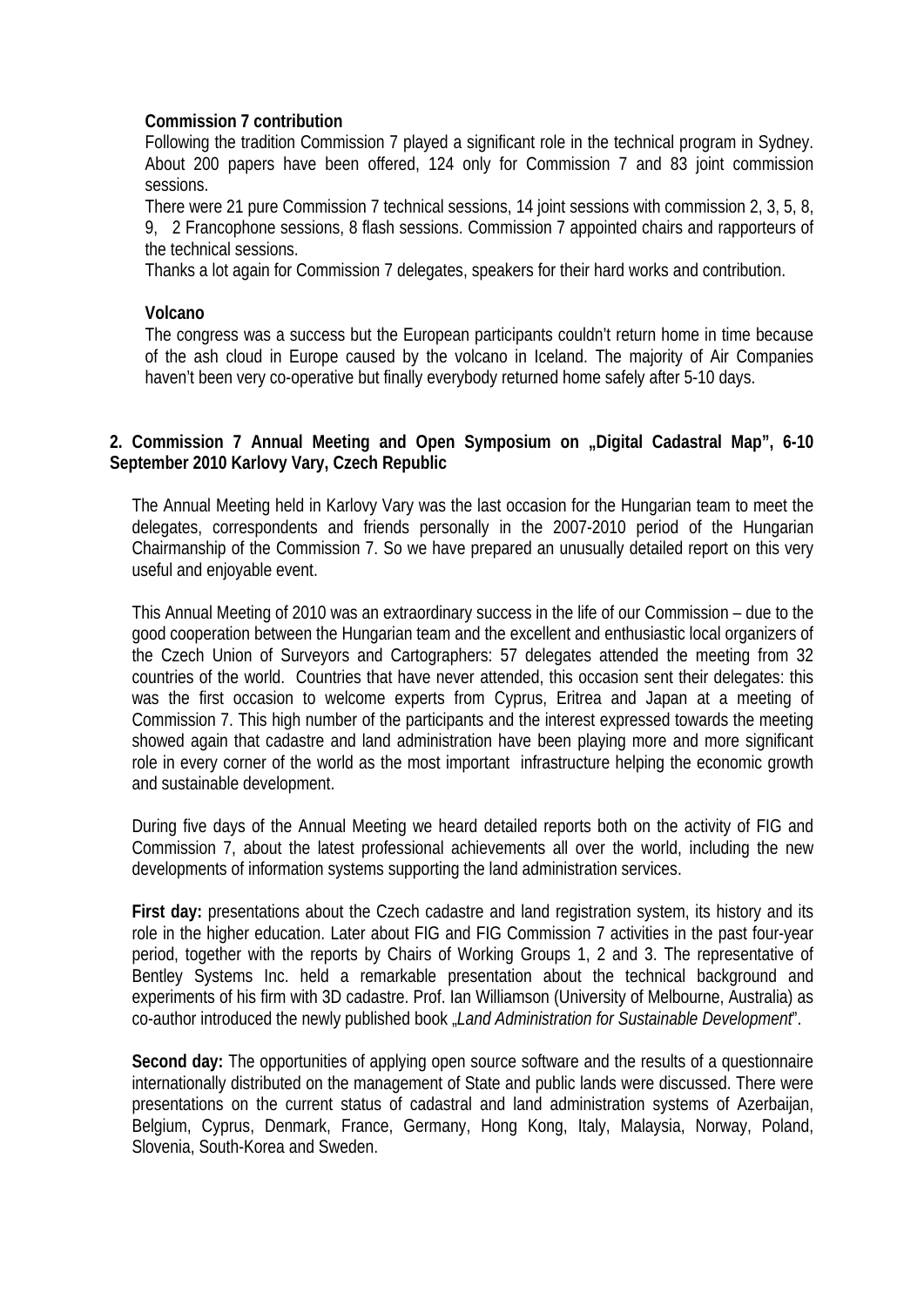**Third day**: There was an organised visit to the Regional Land Office of Karlovy Vary. The delegates could have a look into the everyday life of the Czech land administration that was especially interesting for those who arrived from the states (Austria, Hungary, Slovenia) belonging to the late Austro-Hungarian Monarchy, as the standardized documents of the former empire showed many similarities.

In the evening we had the traditional Commission 7 dinner in the nearby scenic historical Loket Castle. This was a farewell party at the same time for the Chairman FIG Commission 7, Mr. András Osskó and the Hungarian team, closing to the end of the four-year period of the Hungarian chairmanship. It was a special honour to the participants that Prof. Stig Enemark, President of FIG (Denmark), Mr. Chee-Hai Teo, Chair Elect of FIG from 2011 (Malaysia), together with our hosts Mr. Václav Šanda, President of the Czech Union of Surveyors and Cartographers and the Lord Mayor of Loket town were present at the dinner.

**Fourth day**: in the row of the country reports we heard the presentations on the cadastre of Canada, Eritrea, Finland, Japan, South-Africa and The Netherlands.

This was also the day of the **International Symposium on "Digital Cadastral Map"**. The keynote speaker was Prof. Stig Enemark who delivered a detailed and successful presentation with the title "The Evolving Role of Cadastral Systems in Support Good Land Governance". Later on we heard presentations from the delegates of Bavaria (Germany), Czech Republic, Hong Kong, Hungary, Lithuania, Poland, Saxony (Germany) and Slovakia.

**Fifth day**: on the last day we heard the last country reports (Australia, Austria, Nigeria), about the development tasks of Trimble (UK) and about the cadastral activity of the OAS, Organization of American States, the delegate of which was sent to FIG Commission 7 meeting for the first time.

In the closing section, Mr. Daniel Roberge (Canada), chair elect for the next four-year period from 2011 gave information on Commission 7 Work Plan; the participants discussed it shortly. Later on, the chairs of the working groups separately held short meetings with their invited members about planned activities.

Mr. Osskó spoke about the **coming events (Joint meeting of the Commission 3 and Commission 7 in Sofia (Bulgaria), 15-17 November 2010; FIG Working Week in Marrakech (Morocco), 18-22 May 2011).** 

As Prof. Andrzej Hopfer, representing the Polish Union of Surveyors and Cartographers mentioned in his speech that they would step back from the organizing of the next **Annual Meeting** in favour of Austria, Ms. Gerda Schennach (BEV, Austria) proposed to organize the event in **September 2011 in Innsbruck.** (Exact date will be decided later.) There was no need to vote about this question. But **Poland will host the 3rd Cadastral Congress in November 2011**. (The venue and exact date will be decided later.)

We use this opportunity to express again our heartfelt thanks to the Czech organizers for their professionalism in organizing both our "workdays" and social programmes, also for the friendly atmosphere of the Annual Meeting.

 (For more information on the achievements of the period 2007-2010, please find attached the presentation of the resigning chairman.)

The presentations will be soon available on the FIG website. Photos under selection.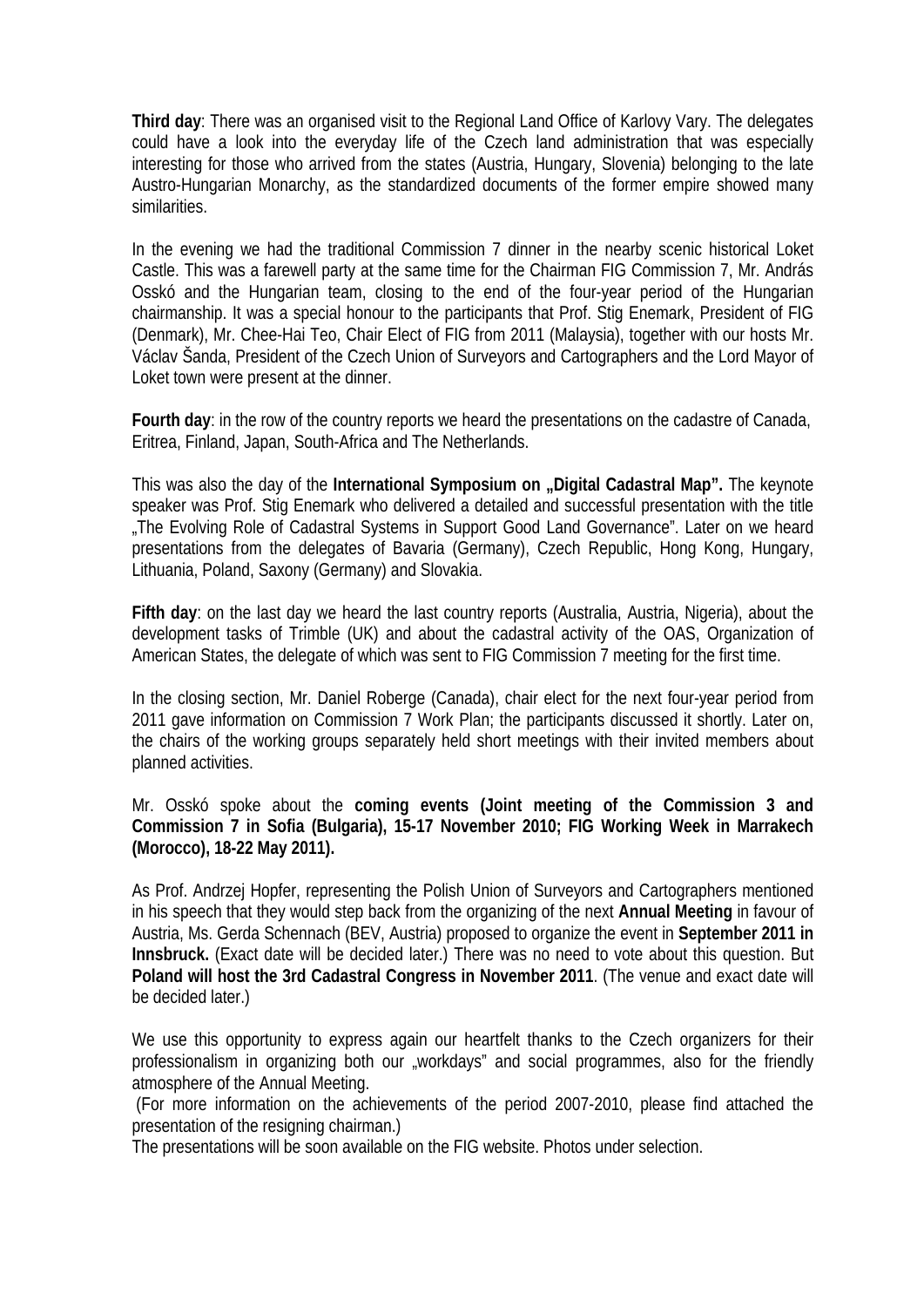### **3. FAO Voluntary Guidelines on Responsible Governance on Tenure of Land and other Natural Resources. Regional Consultation Meeting – 22-24 March 2010. Bucharest, Romania**

Land and natural resources provide a platform for livelihoods and basis for social, cultural, and religious practices. FAO together with number of partners is developing "Voluntary Guidelines on responsible governance of tenure of land and other natural resources"

FAO together with partners organised regional consultation meetings around the world in 2009 and 2010. Each consultation meetings resulted in a "Regional Assessment for the FAO Voluntary Guidelines Responsible Governance of Tenure of Land and other Natural Resources"

The consultation meetings focused on the following issues of governance of tenure:

- Land tenure and administration, natural resources including forest tenures, fisheries and water.

- Safeguard of vulnerable groups and gender issues, land use planning and urban development, land economics, markets and valuation.

The Bucharest meeting was the Eastern European Regional Meeting with about 100 participants from 30 countries including representatives from UN FAO, World Bank, GTZ, FIG and other organisations.

András Osskó chair of FIG Commission 7 was invited and participated in the event and led one of the working group sessions (gender, indigenous people, vulnerable groups issues) Further details: www.fao.org/nr/tenure/voluntary-guidelines/en/

# **4. Joint FIG Commission 3 and Commission 7 meeting: Information and Land Management. A Decade after the Millennium – 15-17 November 2010, Sofia, Bulgaria**

This was a joint meeting of the FIG Commissions 3 and 7 in cooperation with the Chamber of Bulgarian Graduated Surveyors. The topics of the conference were relevant to both commissions and also the host country.

56 professionals participated in the meeting from 17 countries not only from Europe but from Egypt, Israel, USA, Nigeria and UN FAO was also represented. Commission 3 held its annual meeting during the workshop. In the technical program we could listen to 41 presentations.

András Osskó chair, Gyula Iván vice chair of administration and other 5 delegates represented Commission 7 with four presentations.

# **5. Handover Meeting at the FIG Office 25-27 November 2010, Copenhagen, Denmark**

The Handover Ceremony between the current and incoming FIG Councils and Commission chairs took place at the FIG Headquarters in Copenhagen 26 November 2010. This event was attended by a hundred representatives from 25 countries. It was an opportunity to recognise the achievements of President Enemark and his team over the four-year period of administration 2007-2010. The new FIG president CheeHai Teo also presented the new council and the incoming president chairs for the next term (1 January 2011-31 December 2014). Unfortunately, resigning Chair of the Commission 7, András Osskó was not able to attend the Ceremony because of other commitments. For the same reason, the report of the event and the proposed Work Plan was prepared by Daniel Roberge, the new chair.